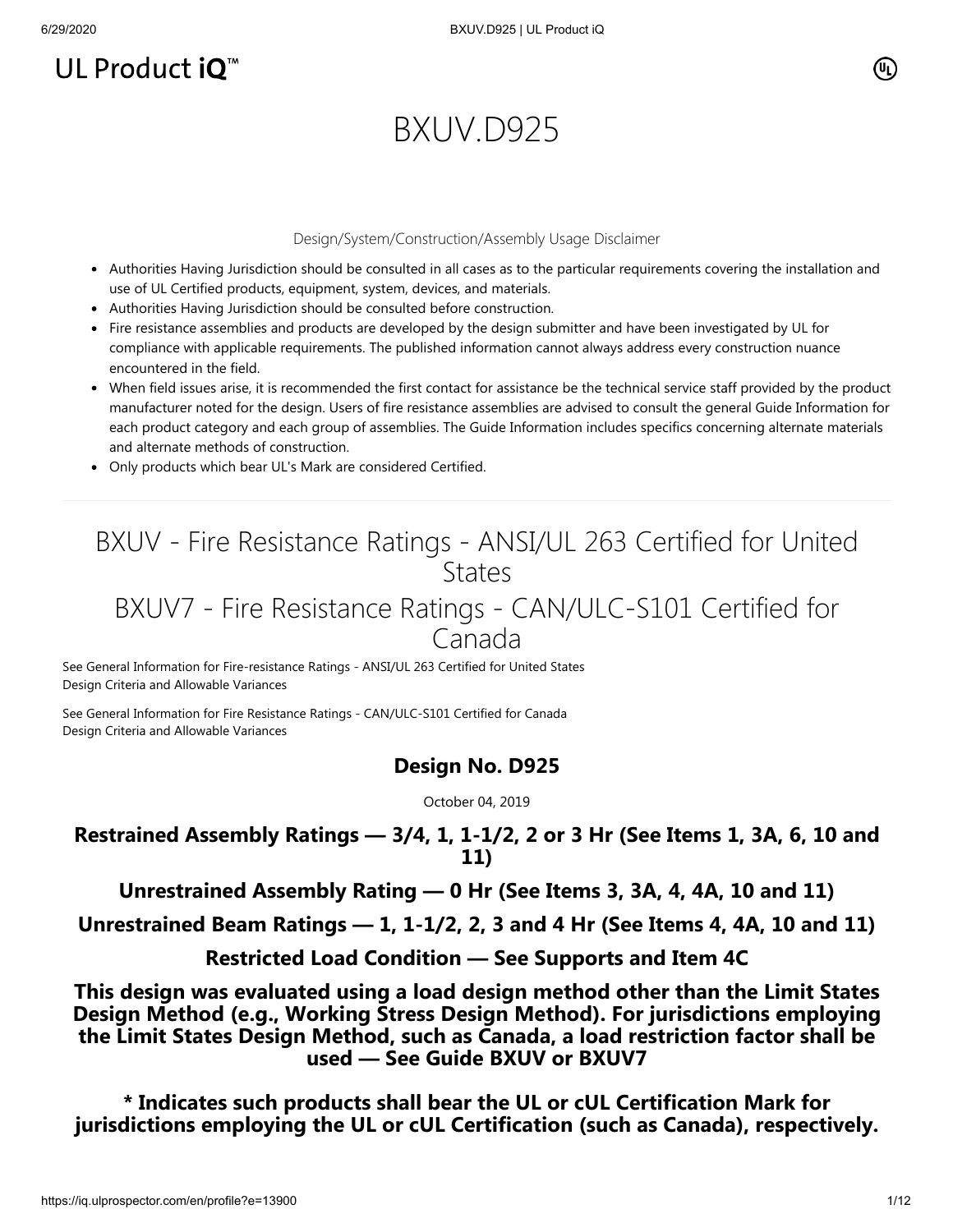

**Supports —** W8x28,W12x16 or alternate (per Section IV.6 in the front of the Fire Resistance Directory) steel beam or min 8K1 steel joists when joist substitution applied.

1. **Normal Weight or Lightweight Concrete —** Normal weight concrete carbonate or siliceous aggregate, 3500 psi compressive strength, vibrated. Lightweight concrete, expanded shale, or slate aggregate by rotary-kiln method, or expanded clay aggregate by rotary-kiln or sintered-grate method, or pumice aggregate, 3000 psi compressive strength, vibrated, 4 to 7 percent entrained air.

| <b>Restrained</b><br><b>Assembly Rating Hr</b> | Concrete<br>(Type) | <b>Concrete Unit</b><br><b>Weight pcf</b> | Concrete<br>Thkns In. |
|------------------------------------------------|--------------------|-------------------------------------------|-----------------------|
| 1                                              | Normal Weight      | 147-153                                   | $3 - 1/2$             |
| $1 - 1/2$                                      | Normal Weight      | 147-153                                   | 4                     |
| 2                                              | Normal Weight      | 147-153                                   | $4 - 1/2$             |
| 3                                              | Normal Weight      | 147-153                                   | $5 - 1/4$             |
| $3/4$ or $1$                                   | Lightweight        | 107-113                                   | $2 - 1/2$             |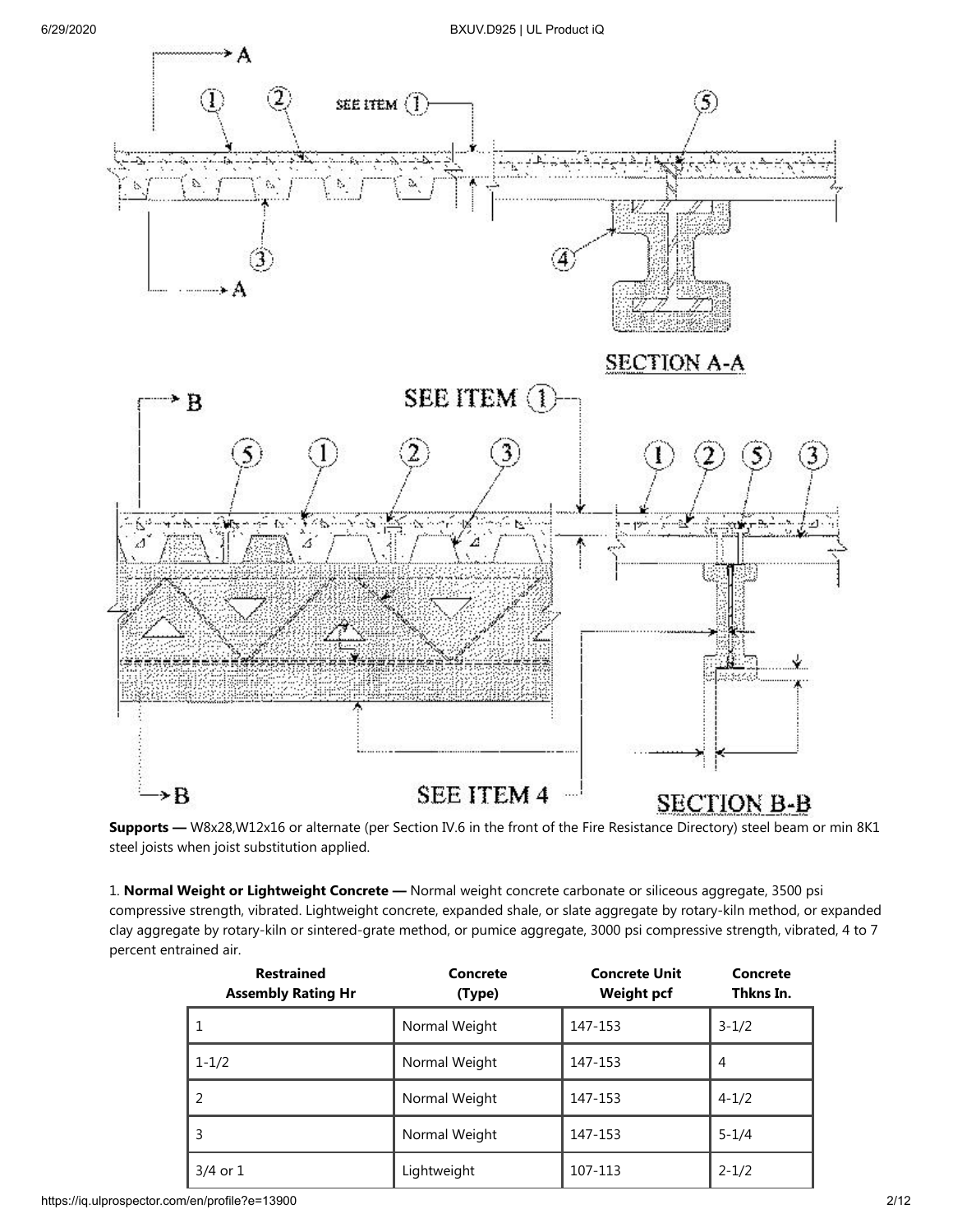| 1             | Lightweight | 107-120 | $2 - 5/8$  |
|---------------|-------------|---------|------------|
| $1 - 1/2$     | Lightweight | 107-113 | 3          |
| 2             | Lightweight | 107-113 | $3 - 1/4$  |
| 2             | Lightweight | 107-116 | $3 - 1/4*$ |
| $\mathcal{P}$ | Lightweight | 114-120 | $3 - 1/2$  |
| 3             | Lightweight | 107-113 | $4 - 3/16$ |
| 3             | Lightweight | 114-120 | $4 - 7/16$ |

\*For use with 2 or 3 in. steel floor and form units only.

2. **Welded Wire Fabric —** 6 x 6, 10 x 10 SWG.

2A. **Negative Reinforcement —** - (Not Shown) - Optional - For 3/4, 1, 1-1/2 and 2 Hr Restrained Assembly Rating Only. Used in lieu of Item 2 and with Items 2B or 2C. For floor spans with concrete cast continuous over the supporting beams. Deformed bars designed to resist the support moments of the concrete slab in accordance with the latest ACI Building Code Specifications.

2B. **Fiber Reinforcement\* —** - (Not Shown) - For 3/4, 1, 1-1/2 and 2 Hr Restrained Assembly Rating Only. Required with Item 2A. Engineered synthetic fibers added to concrete mix to control shrinkage cracks in concrete. Fibers added to concrete mix at rate of 5 lbs of fiber for each cubic yard of concrete. **GCP APPLIED TECHNOLOGIES INC** — Type Strux 90/40.

2C. **Fiber Reinforcement\* —** (Not Shown) - For 3/4, 1, 1-1/2 and 2 Hr Restrained Assembly Rating Only. Required with Item 2A. Engineered synthetic fibers added to concrete mix to control shrinkage cracks in concrete. Fibers added to concrete mix at rate of 1 lbs of fiber for each cubic yard of concrete (Fibermesh 150) or 1.5 lbs of fiber for each cubic yard of concrete (Fibermesh 300).

**PROPEX OPERATING CO L L C** — Types Fibermesh 150 and Fibermesh 300.

3. **Steel Floor and Form Units\* —** Composite or Non-Composite, 1-1/2, 1-5/8, 2 or 3 in. deep galv units or 4-1/2 in. deep non-composite galv units. Fluted units may be uncoated or phosphatized/painted. Min gauges are 22 MSG for fluted and 20/20 MSG for cellular units. The following combinations of units may be used:

(1) All 18, 24, 26 28 or 36 in. wide cellular.

(2) All fluted.

(3) One or two 3 in. deep, 12 in. wide, 18/18 MSG min cellular units, alternating with 3 in. deep fluted or other cellular.

(4) Any blend of fluted and 18, 24, 26, 28, or 36 in. wide cellular.

(5) 3 in. deep, 30 in. wide cellular with 8-1/8 in. wide valley alongside joints may be used when 3/8 in. diam reinforcing bars are placed 1-1/2 in. to each side of side joints and 1 in. above bottom of units.

(6) Corrugated, 1-5/16 in. deep, 30 in. wide, 24 MSG min galv units with shear wires factory welded to deck corrugations. Welded to supports 12 in. OC. through welding washers. For shear wire spacing of 8 in. or less the steel deck stress shall not exceed 20 KSI. For shear wire spacing greater than 8 in. OC. but less than or equal to 12 in. OC. steel deck stress shall not exceed 12 KSI.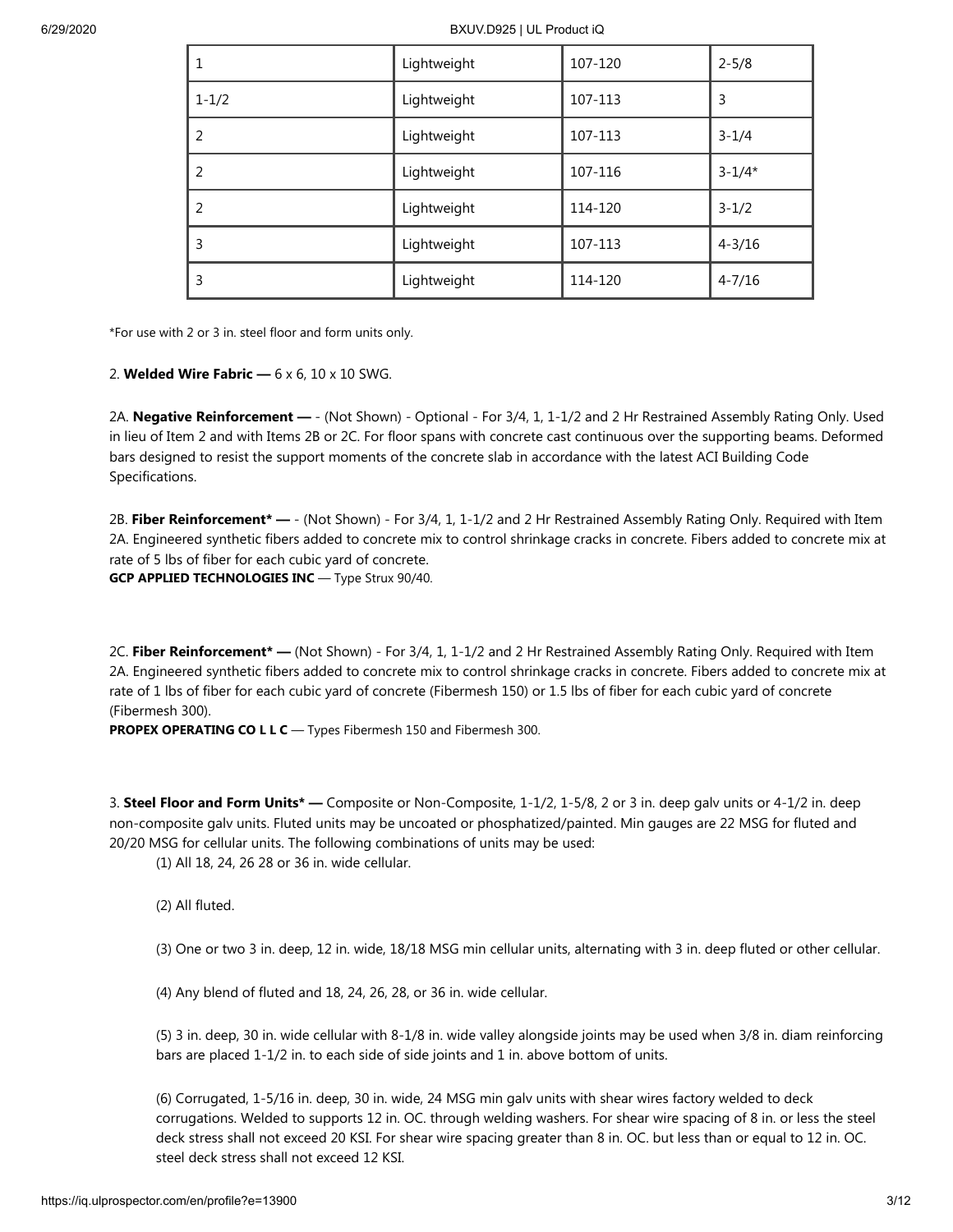**ASC STEEL DECK, DIV OF ASC PROFILES L L C** — 32 in. wide Types NH-32, NHN-32, NHF-32; 36 in. wide Types BH-36, BHN-36, BHN-35-1/4, BHF-36, BHF-36A, 2WH-36, 2WHS-36, 2WHF-36, 2WHF-36A, 3WxH-36, 3WxHF-36, 3WxHF-36A, 3WH-36, 3WHF-36, 3W-36, 3WF-36, DG3W-36, DG3WF-36. All units may be galvanized or Prime Shield. Non-cellular decks may be vented designated with a "V" suffix to the product name. Cellular deck top and bottom sections may be riveted together (designated with "Fr") vs. arc spot welded, "F".

**CANAM STEEL CORP** — 36 in. wide Type P-3623, P-3606, P-3615 and 24 in wide Type P-2432 composite.

**CANAM STEEL CORP** — 24 in. wide, Types 1-1/2, 2 or 3 in. LOK-Floor and LOK-Floor Cell; 36 in. wide, Types 2 or 3 in. LOK-Floor and LOK-Floor Cells; 24 in. wide, Types N-LOK and N-LOK Cell; 24, 30 or 36 in. wide, Type 1-1/2 in. B-LOK and B-LOK Cell.

**NEW MILLENNIUM BUILDING SYSTEMS L L C** — 24 in. wide Type Versa-Dek.

**DECK WEST INC** — 36 in. wide Type B-DW, 2-DW or 3-DW. Side joints of 2-DW and 3-DW may be fastened together with min 1 in. long No. 12 x 14 self-drilling, self-tapping steel screw 36 in. OC.

**DESIGN ASSISTANCE CONSTRUCTION SYSTEMS INC** — 36 in. wide Type DACS1.5CD, or 24 in. wide Type DACS2.0CD, or DACS3.0CD.

**EPIC METALS CORP** — 24 in. wide Types EC150, ECP150, EC300, ECP300, EC366, ECP366, EC150, EC300 inverted, Epicore A; 30 in. wide Types ECB150, ECBR150; 36 in. wide Types EC266.

**H H ROBERTSON** — QL Types, 24 in. wide 3 or 3 inverted, UKX, UKX-3, 2 in. 99, AKX, 21 or 21 inverted, 121, NKX, TKX; 24 or 30 in. wide GKX, GKX-A; 36 in. wide 99, AKX, WKX; 24 26, 94, 36 in. wide NKX; 1.5NKC, NKC, AKX, 2 or 3 in. TKC; 12 in. wide noncomposite Sec. 12; 17 in. wide 21; 26 or 28 in. wide UKX, 87.5 cm wide. Side joints of QL, 99, 121, WKX, TKX, TKC, and Metric units — QL-77-900; QLC-78-900; may be welded together 60 in. OC. Side joints of 99, AKX, WKX, GKX, GKX-A, TKX and Metric units — QL-77-900 and QLC-78-900 may be fastened together with min 1 in. long No. 12x14 self-drilling, self-tapping steel screws 36 in. OC.

**HAMBRO STRUCTURAL SYSTEMS, DIV OF CANAM STEEL CORP** — 36 in. wide, 1-1/2 in. Type P3615HB. The max superimposed loadings for Type P3615HB units shall not exceed 250 PSF. For single spans, the use of the units shall be limited to 5 ft. 6 in., 6 ft 0 in. and 6 ft 6 in. max spans for the 22, 20 and 18 gauge units, respectively. For multiple spans, 18 gauge units may be used on a max 7 ft 6 in. span with a max total superimposed loading of 240 PSF.

**KAM INDUSTRIES LTD, DBA CORDECK** — 24 in. wide Types 2 or 3 in. WDR.

**MARLYN STEEL DECKS INC** — Type 1.5 CF, 2.0 CF or 3.0 CF.

**NEW MILLENNIUM BUILDING SYSTEMS L L C** — 24 or 36 in. wide Types 2.0CD, 3.0CD, 2.0CFD, 3.0CFD, 3.0CFDES; 24, 30 or 36 in. wide Types 1.5CD, 1.5CDI, 1.5CDR, 1.5CFD. Fluted units may be uncoated, phos/painted or galvanized.

**STEEL MASTERS INTERNATIONAL DEPENDABLE STEEL** — 36 in. wide Types 2WH-36, 3WH-36. Units may be phos/painted or galvanized.

**VALLEY JOIST+DECK** — 24 or 36 in. wide Types WVC 1-1/2 or WVC 2.

**VERCO DECKING INC - A NUCOR CO** — FORMLOK™ deck types PLB, B, BR, PLN3, N3, PLN, N, PLW2, W2, PLW3, W3. Units may be galvanized, phos./ptd, or mill finish. Units may be cellular or acoustical cellular, with the suffix "CD" or "CD-AC" added to the product name, respectively. All non-cellular deck may be vented or non-vented.12 in. wide PLW2, W2, PLW3 or W3 units may be blended with 24 or 36 in. wide PLW2, W2, PLW3 or W3 units, respectively; or Types N3, PLN3, N3-CD, PLN3-CD.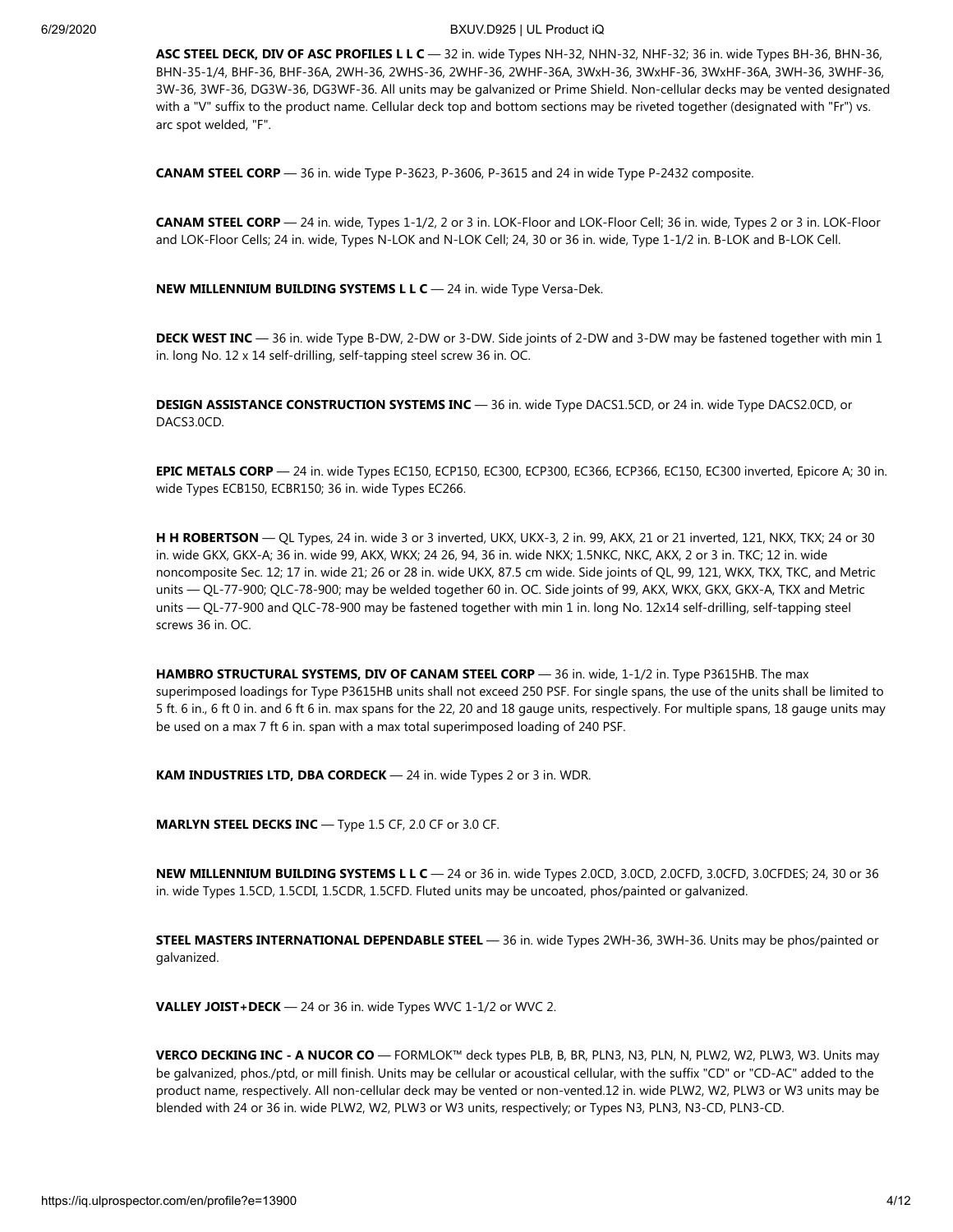**VULCRAFT, DIV OF NUCOR CORP** — 24, 30 or 36 in. wide, Type 1.5 VL, 1.5 VLI, 1.5PLVLI, 1.5 VLP, 1.5PLVLP; 24 or 36 in. wide. Types 2VLI, 2.0PLVLI, 2VLP, 2.0PLVLP, 3VLI, 3.0PLVLI, 3 VLP, 3.0PLVLP. 36 in. wide Types 1.5 SB, 1.5 SBR; 24 or 36 in wide Types 2.0 SB, 3.0 SB, 36 in. wide Type High Strength 1.5 SBI, 36 in. wide Type High Strength 1.5 SBN.

Components for field-assembled cellular metal raceway units:

**Raceway Bottom** - 24 or 36 in. wide Types 212 VS, 312 VS.

**Raceway Cover Plate** — Types CP-12, CP-16.

**Raceway Divider** — Type DC-20, DC-25.

**Raceway Isolation Trough** — Types T-20, T-25, T-30.

Spacing of welds attaching units to supports shall be 12 in. OC for 12, 24 and 36 in. wide units, four welds per sheet for 30 in. wide units, 6 in. OC for 18 in. wide and Sec. 12 units. Unless noted otherwise, adjacent units button-punched or welded together 36 in. OC alongside joints. Adjacent 18 in. wide units welded together 30 in. OC alongside joints. For 3 Hr Rating, units with overlapping type side joints welded together 24 in. OC max.

**The Unrestrained Assembly Rating is equal to the Unrestrained Beam Rating for a max of 3 Hr and is limited to the following floor units and spans:**

(a) 1-1/2, 2 and 3 in. deep, 24 in. wide, 22 MSG or thicker fluted with clear spans not more than 7 ft, 8 in.

(b) 1-1/2, 2 and 3 in. deep, 24 in. wide, 20 MSG or thicker fluted with clear spans not more than 8 ft, 8 in.

(c) 1-1/2 and 2 in. deep, 24 in. wide, 16 MSG or thicker fluted and 18/18 MSG or thicker cellular with clear spans not more than 9 ft, 11 in.

(d) 3 in. deep, 36 in. wide, 18 MSG or thicker fluted and 24 in. wide, 20/18 MSG or thicker cellular with clear spans not more than 13 ft, 2 in.

For assemblies utilizing 3-1/4 in. lightweight concrete topping with a max Restrained Assembly Rating of 2 Hr, the Unrestrained Assembly Rating is equal to the Unrestrained Beam Rating and is limited to the following floor units and spans:

(a) 1-1/2, 2, and 3 in. deep, 24 or 36 in. wide, 22 MSG fluted and 20/20 MSG cellular with clear spans not more than 9 ft, 6 in.

(b) 2 and 3 in. deep, 24 or 36 in. wide 20 MSG fluted and 20/20 MSG cellular with clear spans not more than 10 ft, 0 in.

(c) 3 in. deep, 24 in. wide, 20 MSG fluted and 20/20 MSG cellular with clear spans not more than 13 ft, 2 in.

3A. **Steel Floor and Form Units\* —** (not Shown) - For 1 Hr, 1-1/2 Hr and 2 Hr ratings and as an alternate to Item 3. The top flange of the steel beam and or joist shall be protected with Spray-Applied Fire Protection Material Item 4, and the the thickness of the protection shall be to the final thickness required for the rating for that member. Composite, galv steel units. Min gauge 20 MSG. Side joints of adjacent units fully overlapping, fastened together by using 1-1/4 in. long self-drilling, selftapping steel screws driven through Shear-Bond Clips at 13-3/4 in. OC. Steel end closures flashings made of min gauge 16 MSG galv steel, fixed to the steel work before decking is placed. Lightweight concrete loading shall be governed by normal weight concrete load tables. "Consult the below-listed deck manufacturer for comprehensive load tables and design parameters associated with this assembly."

|                                     | Min Normal or<br>Lightweight<br>Concrete Topping<br>over the top of the<br>steel deck = $2-1/2$<br>in. | Min Normal<br>Weight Concrete<br>Topping over the<br>top of the steel<br>$deck = 3-9/16$ in. | Min Normal<br><b>Weight Concrete</b><br>Topping over the<br>top of the steel<br>$deck = 4-1/2$ in. | Min Lightweight<br>Concrete<br>Topping over<br>the top of the<br>steel deck $=$ 3-<br>$1/4$ in. |
|-------------------------------------|--------------------------------------------------------------------------------------------------------|----------------------------------------------------------------------------------------------|----------------------------------------------------------------------------------------------------|-------------------------------------------------------------------------------------------------|
| Restrained<br>Assembly<br>Rating, h | 1                                                                                                      | $1 - 1/2$                                                                                    |                                                                                                    | 2                                                                                               |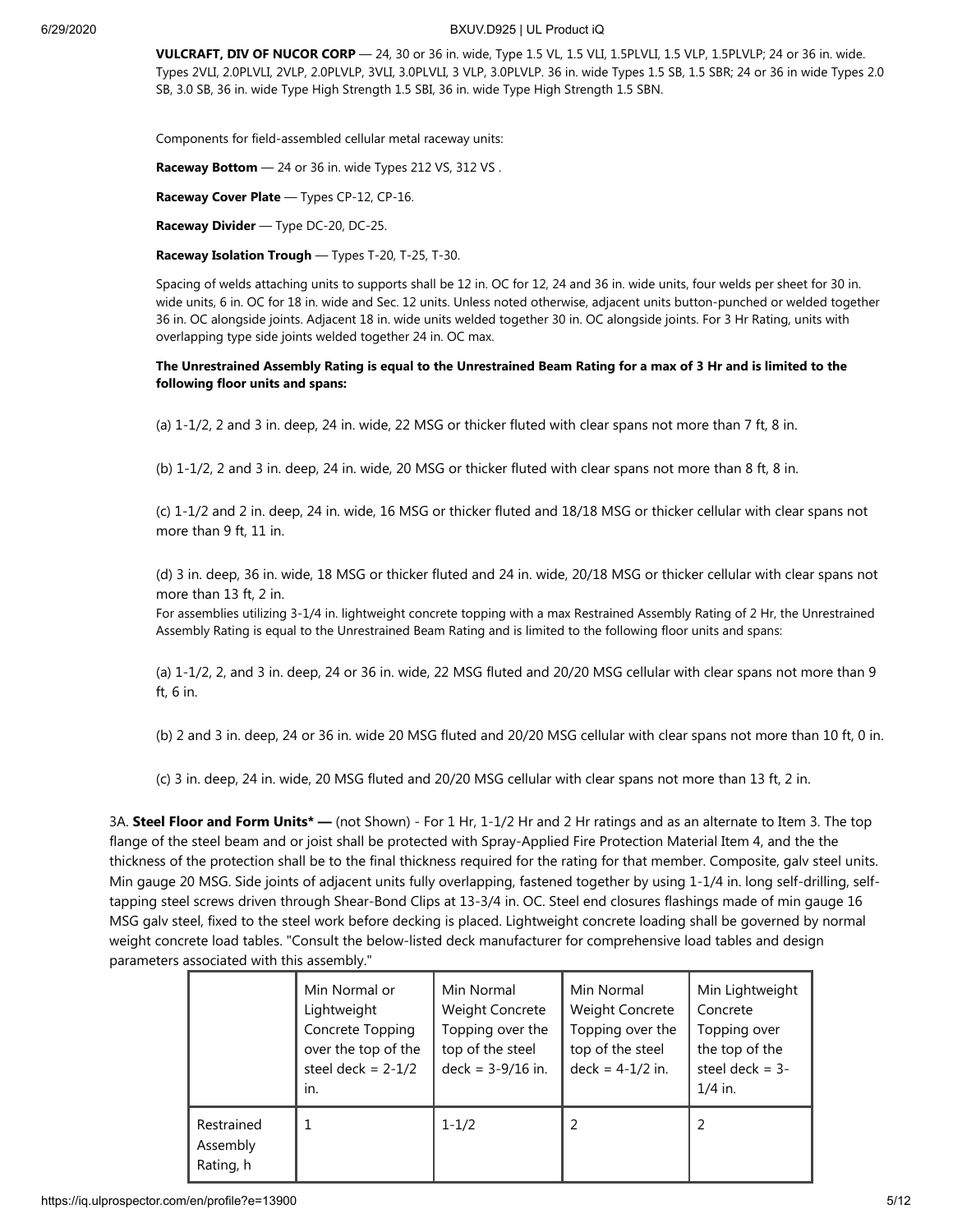| Unrestrained<br>Assembly<br>Rating, h<br>(Steel Deck)<br>Span $\leq$ 32 ft,<br>$9 - 5/8$ in.)                                                                                                                                                                                                                                                                                       | 1        | $1 - 1/2$ | $\overline{2}$ | 2        |  |  |
|-------------------------------------------------------------------------------------------------------------------------------------------------------------------------------------------------------------------------------------------------------------------------------------------------------------------------------------------------------------------------------------|----------|-----------|----------------|----------|--|--|
| Unrestrained<br>Assembly<br>Rating, h<br>(Steel Deck<br>Span $>$ 32 ft,<br>$9 - 5/8$ in.)                                                                                                                                                                                                                                                                                           | $\Omega$ | $\Omega$  | $\Omega$       | $\Omega$ |  |  |
| <b>Rib-Steel Reinforcement</b> Refer to UL Design D930. Steel reinforcement designed in accordance<br>with ACI 318 latest specifications. Minimum Cover below the steel reinforcement shall be 1-19/32<br>in. for 1 and $1-1/2$ Hr. Rating and $4-3/4$ in. for 2 Hr. rating.<br><b>Welded Wire Fabric</b> — 6 X 6 - Min wire thickness W2.9 X W2.9. placed in the concrete topping. |          |           |                |          |  |  |

**BAILEY METAL PRODUCTS LTD** — Type COMSLAB™ 210 and COMSLAB™ 225, Steel End Closure Flashing

4. **Spray-Applied Fire Resistive Materials —** Applied by mixing with water and spraying in one or more coats to a final thickness as shown in the tables below, to steel beam surfaces which must be clean and free of dirt, loose scale and oil. Min avg and min ind density of 15/14 pcf, respectively for Types MK-6/HY, MK-6/HY Extended Set, MK-6/HB, MK-6s, MK-6 GF, MK-6 GF Extended Set, MK-10 HB, MK-10 HB Extended Set, MK-1000/HB, MK-1000/HB Extended Set, RG. Min avg and min ind density of 22/19, respectively for Types Z-106, Z-106/G. For method of density determination, refer to Design Information Section.

|                                     |                                                                                    |                                 | W8x28 Beam<br><b>Supporting</b><br>(see Note #1)  |                                                                                           |                                                                                                     |                                           |                                                                                                          |
|-------------------------------------|------------------------------------------------------------------------------------|---------------------------------|---------------------------------------------------|-------------------------------------------------------------------------------------------|-----------------------------------------------------------------------------------------------------|-------------------------------------------|----------------------------------------------------------------------------------------------------------|
| <b>Assembly</b><br><b>Rating Hr</b> | <b>Restrained Unrestrained Unrestrained</b><br><b>Assembly</b><br><b>Rating Hr</b> | <b>Beam</b><br><b>Rating Hr</b> | <b>W8x28</b><br><b>Beam</b><br>(see<br>Note $#1)$ | <b>All Fluted</b><br><b>Floor</b><br><b>Units</b><br>w/Light<br>weight<br><b>Concrete</b> | <b>Fluted</b><br><b>Floor</b><br><b>Units</b><br>and<br><b>Normal</b><br>Weight<br>Concrete<br>Only | W12x16<br><b>Beam</b><br>(see Note<br>#1) | W12x16<br><b>Beam</b><br><b>Supporting</b><br><b>All Fluted</b><br><b>Floor Unit</b><br>(see Note<br>#1) |
| $\mathbf{1}$                        | $\mathbf{1}$                                                                       | $\mathbf{1}$                    | 1/2,                                              | 5/16                                                                                      | 5/16                                                                                                | $11/16$ ,                                 | 5/8,                                                                                                     |
|                                     |                                                                                    |                                 | 11/16#                                            | 11/16#                                                                                    |                                                                                                     | $1 - 1/8#$                                | 1#                                                                                                       |
| $1 - 1/2$                           | $\mathbf{1}$                                                                       | $\mathbf{1}$                    | 1/2,                                              | $5/16$ ,                                                                                  | 5/16                                                                                                | $11/16$ ,                                 | 5/8,                                                                                                     |
|                                     |                                                                                    |                                 | 11/16#                                            | 11/16#                                                                                    |                                                                                                     | $1 - 1/8#$                                | 1#                                                                                                       |
| $1 - 1/2$                           | $1 - 1/2$                                                                          | $1 - 1/2$                       | $13/16$ ,                                         | $11/16$ ,                                                                                 | 5/8                                                                                                 | $1 - 1/8$ ,                               | 1,                                                                                                       |
|                                     |                                                                                    |                                 | $1 - 1/16#$                                       | 1#                                                                                        |                                                                                                     | $1 - 7/16#$                               | $1 - 3/8#$                                                                                               |
| 2                                   | 1                                                                                  | $\mathbf{1}$                    | 1/2,                                              | $5/16$ ,                                                                                  | 5/16                                                                                                | $11/16$ ,                                 | 5/8,                                                                                                     |
|                                     |                                                                                    |                                 | 11/16#                                            | 11/16#                                                                                    |                                                                                                     | $1 - 1/8#$                                | 1#                                                                                                       |
| 2                                   | 2                                                                                  | 2                               | $1 - 1/16$ ,                                      | 1,                                                                                        | 7/8                                                                                                 | $1 - 7/16$ ,                              | $1 - \frac{3}{8}$                                                                                        |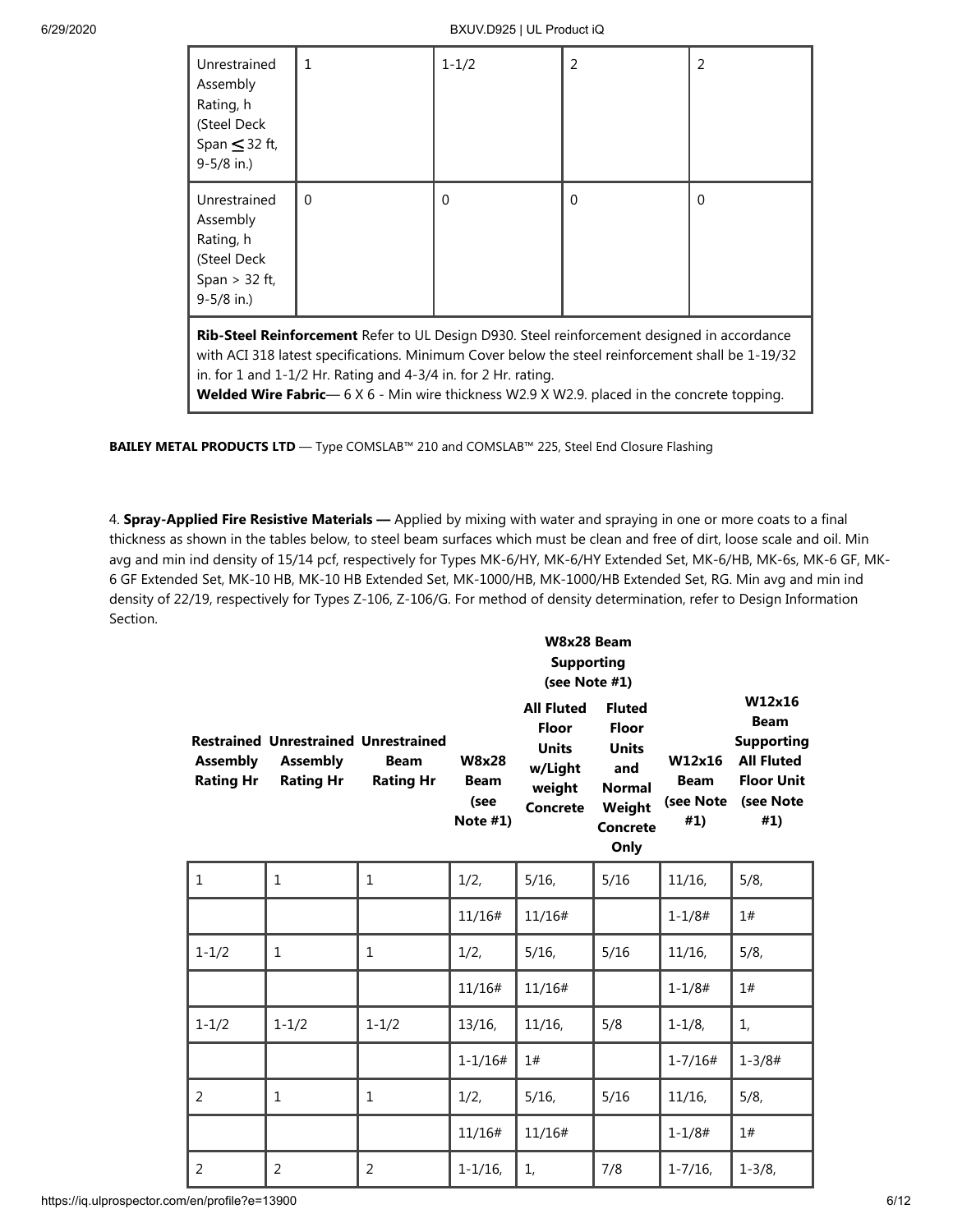|   |           |           | 1-5/16#    | 1-3/16#   |            | $1-$<br>13/16# | $1 - 9/16#$ |
|---|-----------|-----------|------------|-----------|------------|----------------|-------------|
| 3 | $1 - 1/2$ | $1 - 1/2$ | 13/16      | 11/16     | 5/8        | $1 - 1/8$      |             |
| 3 | 3         | 3         | $1 - 9/16$ | 1-5/16    | $1 - 7/16$ | $2 - 1/8$      | $1 - 3/4$   |
| 3 | 3         | 4         |            | $1 - 5/8$ | 2          | $2 - 11/16$    | $2 - 3/16$  |

**Note #1: Joists from the N series designs may be substituted for the listed beam. When joists are substituted, the restrained rating of the joist must be equal to or greater that the restrained rating of the assembly. Additional joist substitution requirements are contained in the front of the Fire Resistance Directory.**

#This thickness applies when optional Item 10 is used over 3-1/4 in. light weight concrete topping.

The thicknesses of Spray-Applied Fire Resistive Materials shown in the table below are applicable when the thickness applied to the beams' lower flange edges is reduced to one-half that shown in the table.

| <b>Restrained</b><br><b>Assembly</b><br><b>Rating Hr</b> | <b>Unrestrained</b><br><b>Assembly</b><br><b>Rating Hr</b> | <b>Unrestrained</b><br><b>Beam</b><br><b>Rating Hr</b> | <b>W8x28</b><br><b>Beam</b> | W8x28<br><b>Beam</b><br><b>Supporting</b><br><b>All Fluted</b><br><b>Floor Units</b><br>w/Lightweight<br>Concrete | W12x16<br><b>Beam</b> | W12x16 Beam<br><b>Supporting</b><br><b>All Fluted</b><br><b>Floor Unit</b> |
|----------------------------------------------------------|------------------------------------------------------------|--------------------------------------------------------|-----------------------------|-------------------------------------------------------------------------------------------------------------------|-----------------------|----------------------------------------------------------------------------|
| $\mathbf 1$                                              | $\mathbf{1}$                                               | 1                                                      | 9/16                        | $7/16+$                                                                                                           | 3/4                   | 5/8                                                                        |
| $1 - 1/2$                                                | 1                                                          | 1                                                      | 9/16                        | $7/16+$                                                                                                           | 3/4                   | 5/8                                                                        |
| $1 - 1/2$                                                | $1 - 1/2$                                                  | $1 - 1/2$                                              | 7/8                         | 3/4                                                                                                               | $1 - 3/16$            | 1                                                                          |
| 2                                                        | 1                                                          | 1                                                      | 9/16                        | $7/16+$                                                                                                           | 3/4                   | 5/8                                                                        |
| 2                                                        | 2                                                          | 2                                                      | $1 - 3/16$                  | $\mathbf{1}$                                                                                                      | $1 - 5/8$             | $1 - 3/8$                                                                  |
| 3                                                        | $1 - 1/2$                                                  | $1 - 1/2$                                              | 7/8                         | 3/4                                                                                                               | $1 - 3/16$            | 1                                                                          |
| 3                                                        | 3                                                          | 3                                                      | $1 - 3/4$                   | $1 - 9/16$                                                                                                        | $2 - 3/8$             | $2 - 1/8$                                                                  |
| 3                                                        | 3                                                          | 4                                                      | $2 - 5/16$                  | $2 - 1/16$                                                                                                        | $3 - 1/8$             | $2 - 3/4$                                                                  |

+Thickness applied to beams' lower flange edges shall be a minimum of 1/4 in.

**ARABIAN VERMICULITE INDUSTRIES** — Types MK-6/HY, MK-6/HY Extended Set, MK-6/HB, MK-6s, MK-6 GF, MK-6 GF Extended Set, MK-10 HB, MK-10 HB Extended Set, MK-1000/HB, MK-1000/HB Extended Set, Z-106, Z-106/G.

**GCP KOREA INC** — Types MK-6/HY, MK-6/HY Extended Set, MK-6/HB, MK-6s, MK-6 GF, MK-6 GF Extended Set, MK-10 HB, MK-10 HB Extended Set, MK-1000/HB, MK-1000/HB Extended Set, Z-106/G, Z-106.

**GCP APPLIED TECHNOLOGIES INC** — Types MK-6/HY, MK-6/HY Extended Set, MK-6/HB, MK-6s, MK-6 GF, MK-6 GF Extended Set, MK-10 HB, MK-10 HB Extended Set, MK-1000/HB, MK-1000/HB Extended Set, RG, Z-106/G, Z-106.

4A. **Alternate Spray-Applied Fire Resistive Materials —** Applied by mixing with water and spraying in one or more coats to a final thickness as shown in the tables below to steel beam surfaces which must be clean and free of dirt, loose scale and oil. The thicknesses shown in the table below are applicable to beams supporting all fluted floor or form units. Min avg and min ind density of 22/19 pcf respectively for Z-106/HY. For density determination refer to Design Information Section.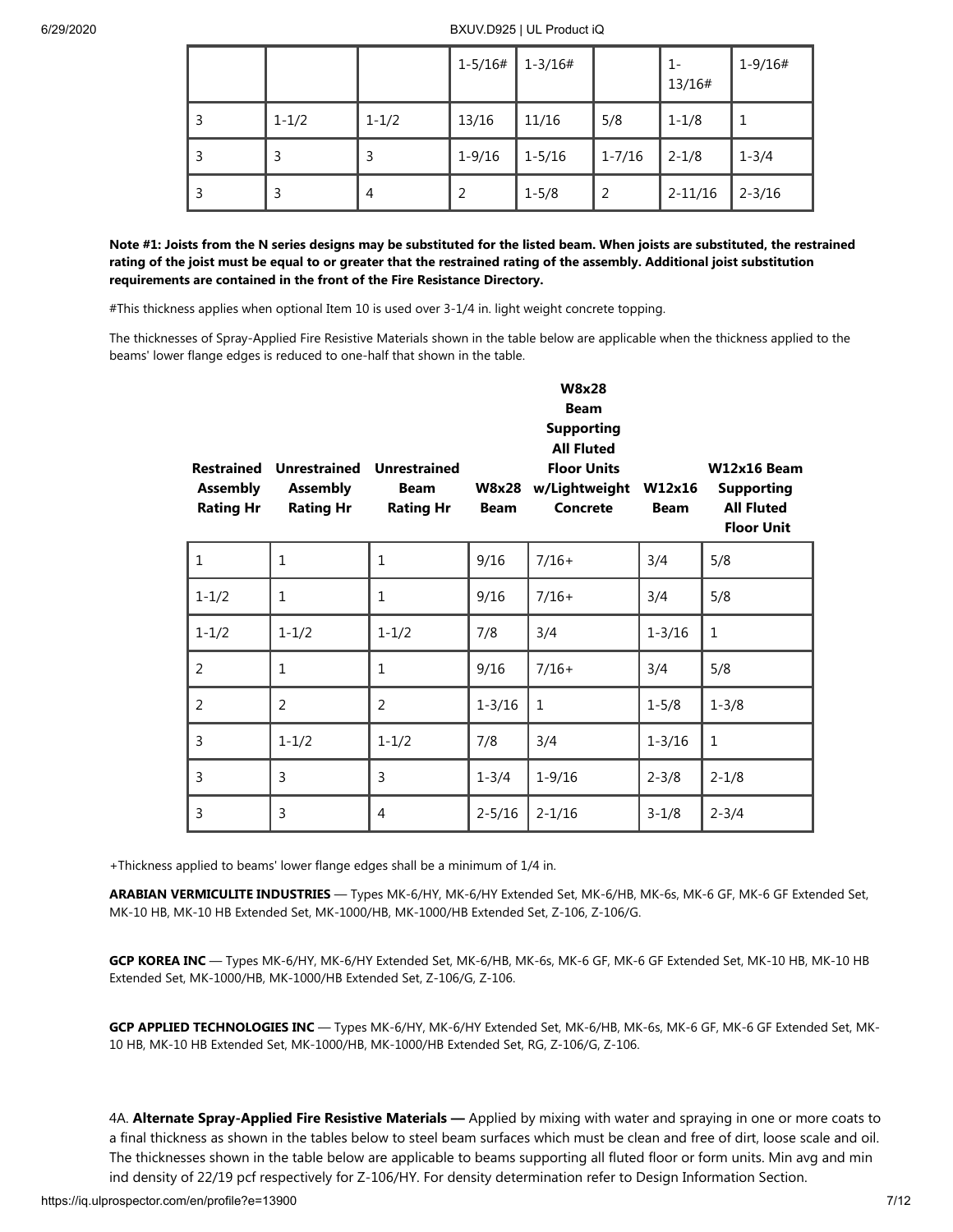#### **W8x28 Beam Supporting (see Note #1)**

| <b>Restrained</b><br><b>Assembly</b><br><b>Rating Hr</b> | <b>Unrestrained</b><br><b>Assembly</b><br><b>Rating Hr</b> | <b>Unrestrained</b><br><b>Beam</b><br><b>Rating Hr</b> | <b>All Fluted</b><br><b>Floor Units</b><br>w/Lightweight<br><b>Concrete</b> | -- --- -- - -<br><b>Fluted</b><br><b>Floor Units and</b><br><b>Normal Weight</b><br><b>Concrete Only</b> |
|----------------------------------------------------------|------------------------------------------------------------|--------------------------------------------------------|-----------------------------------------------------------------------------|----------------------------------------------------------------------------------------------------------|
|                                                          | 1                                                          | 1                                                      | $5/16$ , $11/16$ ##                                                         | 5/16                                                                                                     |
| $1 - 1/2$                                                | $1 - 1/2$                                                  | $1 - 1/2$                                              | $11/16, 1#$ #                                                               | 5/8                                                                                                      |
| 2                                                        | 1                                                          | 1                                                      | 5/16, 11/16##                                                               | 5/16                                                                                                     |
| 2                                                        | $\overline{2}$                                             | 2                                                      | $1, 1 - 3/16$ ##                                                            | 7/8                                                                                                      |
| 3                                                        | $1 - 1/2$                                                  | $1 - 1/2$                                              | 11/16                                                                       | 5/8                                                                                                      |
| 3                                                        | 3                                                          | 3                                                      | $1 - 5/16$                                                                  | $1 - 7/16$                                                                                               |
| 3                                                        | 3                                                          | 4                                                      | $1 - 5/8$                                                                   | $\overline{2}$                                                                                           |

**Note #1: Joists from the N series designs may be substituted for the listed beam. When joists are substituted, the restrained rating of the joist must be equal to or greater that the restrained rating of the assembly. Additional joist substitution requirements are contained in the front of the Fire Resistance Directory.**

##This thickness applies when optional Item 10 is used over 3-1/4 in. light weight concrete topping.

**ARABIAN VERMICULITE INDUSTRIES** — Types Z-106/HY

**GCP APPLIED TECHNOLOGIES INC** — Type Z-106/HY.

**GCP KOREA INC** — Type Z-106/HY.

4B. **Alternate Spray-Applied Fire Resistive Materials —** Applied by mixing with water and spraying in one or more coats to a final thickness as shown in the tables below to steel beam surfaces which must be clean and free of dirt, loose scale and oil. The thicknesses shown in the table below are applicable to beams supporting all fluted floor or form units. Min avg and min ind density of 40/36 pcf respectively for Types AV-650, Z-146, Z-146PC and Z-146T cementitious mixture. Min avg and min ind density of 50/45 pcf respectively for Types AV800, Z-156, Z-156T and Z-156PC. For density determination refer to Design Information Section.

|                                                          |                                                            |                                                 | <b>W8x28</b><br><b>Beam Supporting</b><br>(see Note #1)                     |                                                                                         |  |
|----------------------------------------------------------|------------------------------------------------------------|-------------------------------------------------|-----------------------------------------------------------------------------|-----------------------------------------------------------------------------------------|--|
| <b>Restrained</b><br><b>Assembly</b><br><b>Rating Hr</b> | <b>Unrestrained</b><br><b>Assembly</b><br><b>Rating Hr</b> | <b>Unrestrained</b><br>Beam<br><b>Rating Hr</b> | <b>All Fluted</b><br><b>Floor Units</b><br>w/Lightweight<br><b>Concrete</b> | <b>Fluted Floor</b><br><b>Units and</b><br><b>Normal Weight</b><br><b>Concrete Only</b> |  |
| 1                                                        | 1                                                          | 1                                               | $5/16$ , $11/16$ ##                                                         | 5/16                                                                                    |  |
| $1 - 1/2$                                                | $1 - 1/2$                                                  | $1 - 1/2$                                       | $11/16, 1#$ #                                                               | 5/8                                                                                     |  |
| 2                                                        | 1                                                          |                                                 | $5/16$ , $11/16$ ##                                                         | 5/16                                                                                    |  |
| 2                                                        | 2                                                          | 2                                               | $1, 1 - 3/16$ ##                                                            | 7/8                                                                                     |  |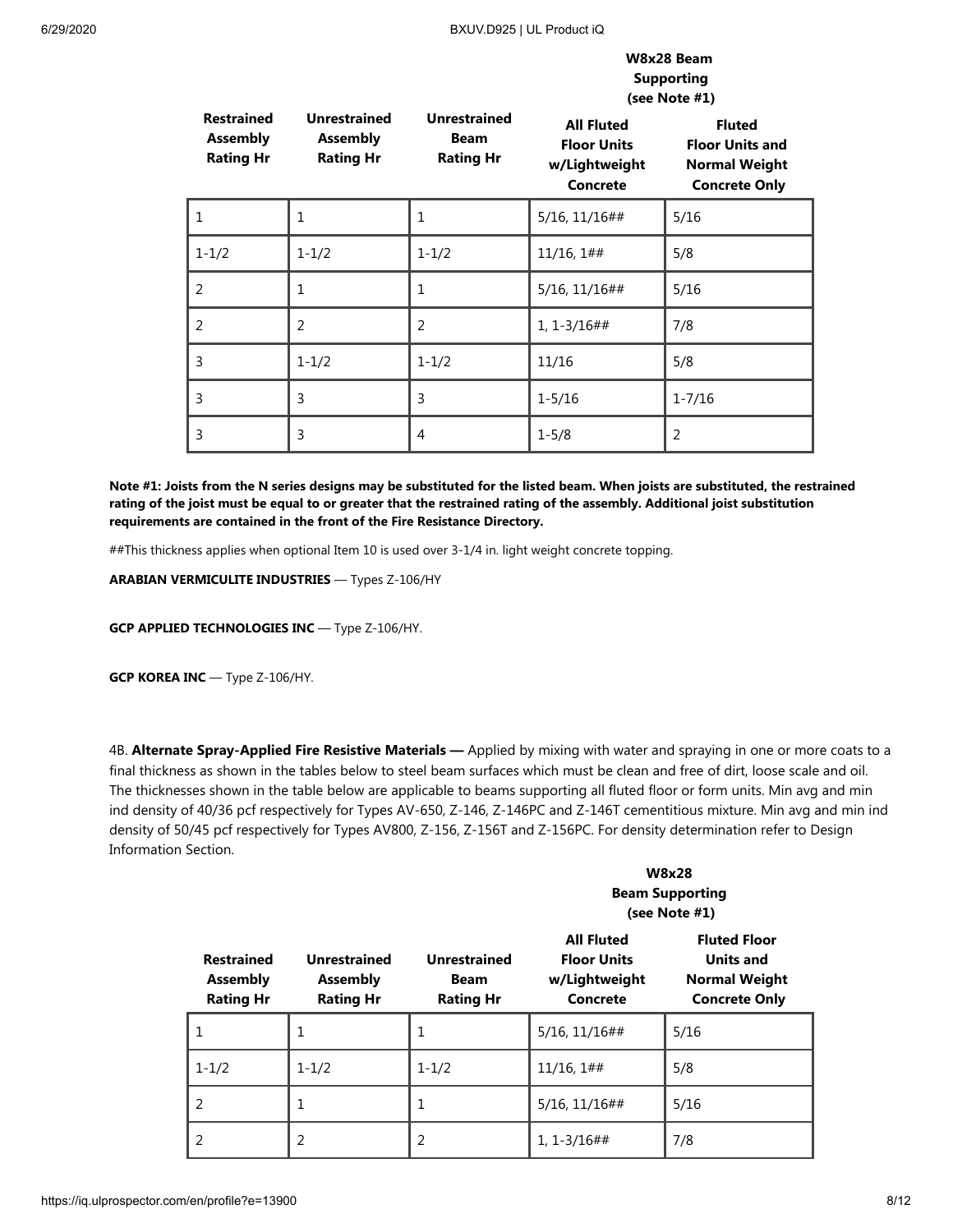| $1 - 1/2$ | $1 - 1/2$ | 11/16      | 5/8                      |
|-----------|-----------|------------|--------------------------|
| - 1       |           | $1 - 5/16$ | $1 - 7/16$               |
| - 1       | 4         | $1 - 5/8$  | $\overline{\phantom{0}}$ |

**Note #1: Joists from the N series designs may be substituted for the listed beam. When joists are substituted, the restrained rating of the joist must be equal to or greater that the restrained rating of the assembly. Additional joist substitution requirements are contained in the front of the Fire Resistance Directory.**

##This thickness applies when optional Item 10 is used over 3-1/4 in. light weight concrete topping.

**ARABIAN VERMICULITE INDUSTRIES** — Types AV-650, AV-800 and Z-146 investigated for exterior use.

**GCP APPLIED TECHNOLOGIES INC** — Type Z-146, Z-146T, Z146PC, Z-156, Z-156T and Z-156PC investigated for exterior use.

**GCP KOREA INC** — Type Z-146 investigated for exterior use.

4C. **Sprayed Fiber\* —** (Optional, Not Shown) Sprayed Fiber, Classified for Surface Burning Characteristics (BNST), having a maximum applied density of 3.5 pcf applied over Spray-Applied Fire Resistive Material (Item 4 through 4B) on both Steel Floor and Form Units (Item 3 and 3A) and over Spray-Applied Fire Resistive Material (Item 4 through 4B) on Supports. Sprayed Fiber may be applied to the underside of Steel Floor and Form Units (Item 3 and 3A) at an unlimited thickness. Sprayed Fiber may be applied over Spray-Applied Fire Resistive Material (Item 4 through 4B) on Supports according to the following table:

|  |  | <b>Allowable Sprayed Fiber Thickness over SFRM applied to Beams</b> |  |  |  |
|--|--|---------------------------------------------------------------------|--|--|--|
|--|--|---------------------------------------------------------------------|--|--|--|

| <b>Installed</b><br><b>SFRM</b> | <b>SFRM Density (lb/ft3)</b> |    |                                      |    |  |  |
|---------------------------------|------------------------------|----|--------------------------------------|----|--|--|
| <b>Thickness</b><br>(in.) on    | 15                           | 22 | 40                                   | 50 |  |  |
| <b>Beam</b>                     |                              |    | <b>Sprayed Fiber Thickness (in.)</b> |    |  |  |
| $5/16$                          | 8                            | 8  | 8                                    | 8  |  |  |
| 7/16                            | 8                            | 8  | 8                                    | 8  |  |  |
| 1/2                             | 8                            | 8  | 8                                    | 8  |  |  |
| 9/16                            | 8                            | 8  | 8                                    | 8  |  |  |
| 5/8                             | 8                            | 8  | 8                                    | 8  |  |  |
| 11/16                           | 8                            | 8  | 8                                    | 8  |  |  |
| 3/4                             | 8                            | 8  | 8                                    | 8  |  |  |
| 13/16                           | 8                            | 8  | 8                                    | 8  |  |  |
| 7/8                             | 8                            | 8  | 8                                    | 8  |  |  |
| $1\,$                           | 8                            | 8  | 8                                    | 8  |  |  |
| $1 - 1/16$                      | 8                            | 8  | 8                                    | 8  |  |  |
| $1 - 1/8$                       | 8                            | 8  | 8                                    | 8  |  |  |
| $1 - 3/16$                      | 8                            | 8  | 8                                    | 8  |  |  |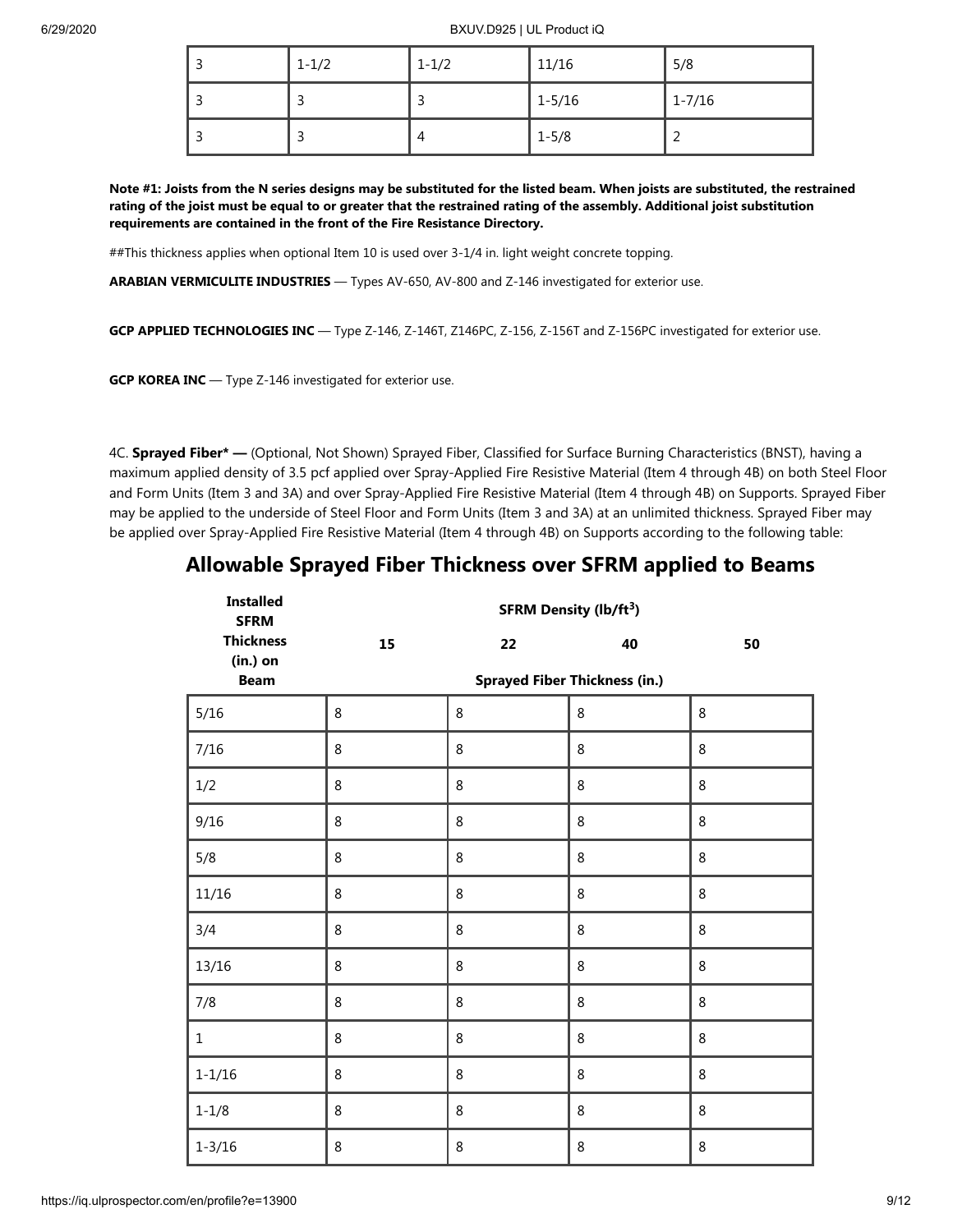| $1 - 5/16$     | $7 - 3/4$      | 8            | 8                | 8                |
|----------------|----------------|--------------|------------------|------------------|
| $1 - 3/8$      | $7 - 1/2$      | 8            | 8                | 8                |
| $1 - 7/16$     | $7 - 1/4$      | 8            | 8                | 8                |
| $1 - 9/16$     | $6 - 11/16$    | 8            | 8                | 8                |
| $1 - 5/8$      | $6 - 7/16$     | 8            | $7 - 7/8$        | 8                |
| $1 - 3/4$      | $5 - 7/8$      | 8            | $6 - 7/16$       | 8                |
| $1 - 13/16$    | $5 - 5/8$      | 8            | $5 - 11/16$      | $7 - 1/8$        |
| $\overline{2}$ | $4 - 13/16$    | $7 - 1/16$   | $3 - 9/16$       | $4 - 7/16$       |
| $2 - 1/16$     | $4 - 9/16$     | $6 - 11/16$  | $2 - 7/8$        | $3 - 9/16$       |
| $2 - 1/8$      | $4 - 5/16$     | $6 - 5/16$   | $2 - 1/8$        | $2 - 11/16$      |
| $2 - 3/16$     | $\overline{4}$ | $5 - 7/8$    | $1 - 7/16$       | $1 - 13/16$      |
| $2 - 5/16$     | $3 - 1/2$      | $5 - 1/8$    | 0                | $\overline{0}$   |
| $2 - 3/8$      | $3 - 3/16$     | $4 - 11/16$  | $\mathbf{0}$     | $\mathbf 0$      |
| $2 - 11/16$    | $1 - 14/16$    | $2 - 12/16$  | $\boldsymbol{0}$ | $\boldsymbol{0}$ |
| $2 - 3/4$      | $1 - 10/16$    | $2 - 6/16$   | 0                | 0                |
| $3 - 1/8$      | $\mathbf 0$    | $\mathbf{0}$ | 0                | $\boldsymbol{0}$ |

**INTERNATIONAL CELLULOSE CORP** — Type K13, URE-K, or SonaSpray FC

5. **Shear-Connector-Studs-Optional —** Studs 3/4 in. diam by 3 in. long, for 1-1/2 in. deep form units to 5-1/4 in. long for 3 in. deep form units, headed type or equivalent per AISC specifications. Welded to the top flange of the beam through the steel form units.

6. **Electrical Inserts —** (Not shown) Classified as "Outlet Boxes and Fittings Classified for Fire Resistance". **H H ROBERTSON** — Preset Inserts.

For use with 2-1/2 in. lightweight concrete topping over QL-WKX steel floor units. Installed over factory-punched holes in floor units per accompanying installation instructions. Spacing shall not be more than one insert in each 14 sq ft of floor area with spacing along floor units not less than 48 in. OC. The holes cut in insert cover for passage of wires shall be no more than 1/8 in. larger diam than wire. Restrained Assembly Rating is 3/4 hr with Tapmate II-FS-1 and 1 hr with Tapmate II-FS-2 inserts.

**H H ROBERTSON** — Tapmate II-FS-1, II-FS-2; Series KEB.

**WIREMOLD CO** — After set Inserts. Single-service after set inserts installed per accompanying installation instructions in 2-1/2 in. diam hole core-drilled through min 3-1/4 in. thick concrete topping to top of cell of any min 3 in. deep cellular steel floor unit specified under Item 3. Spacing shall be no more than one insert in each 10 sq ft of floor area in each span with a min center to center spacing of 16 in. If the high potential and low potential raceways of the cellular steel floor unit are separated by a valley filled with concrete, the center to center spacing of the high potential and low potential single-service after set inserts may be reduced to a min of 7-1/2 in. Restrained Assembly Rating is 2 hr or less with internally protected Type 436 after set insert with Type M4-, M6- or M8- Series single-service activation fitting.

**WIREMOLD CO** — — Internally protected Type 436 after set insert with Type M4-, M6- or M8- Series single-service activation fitting.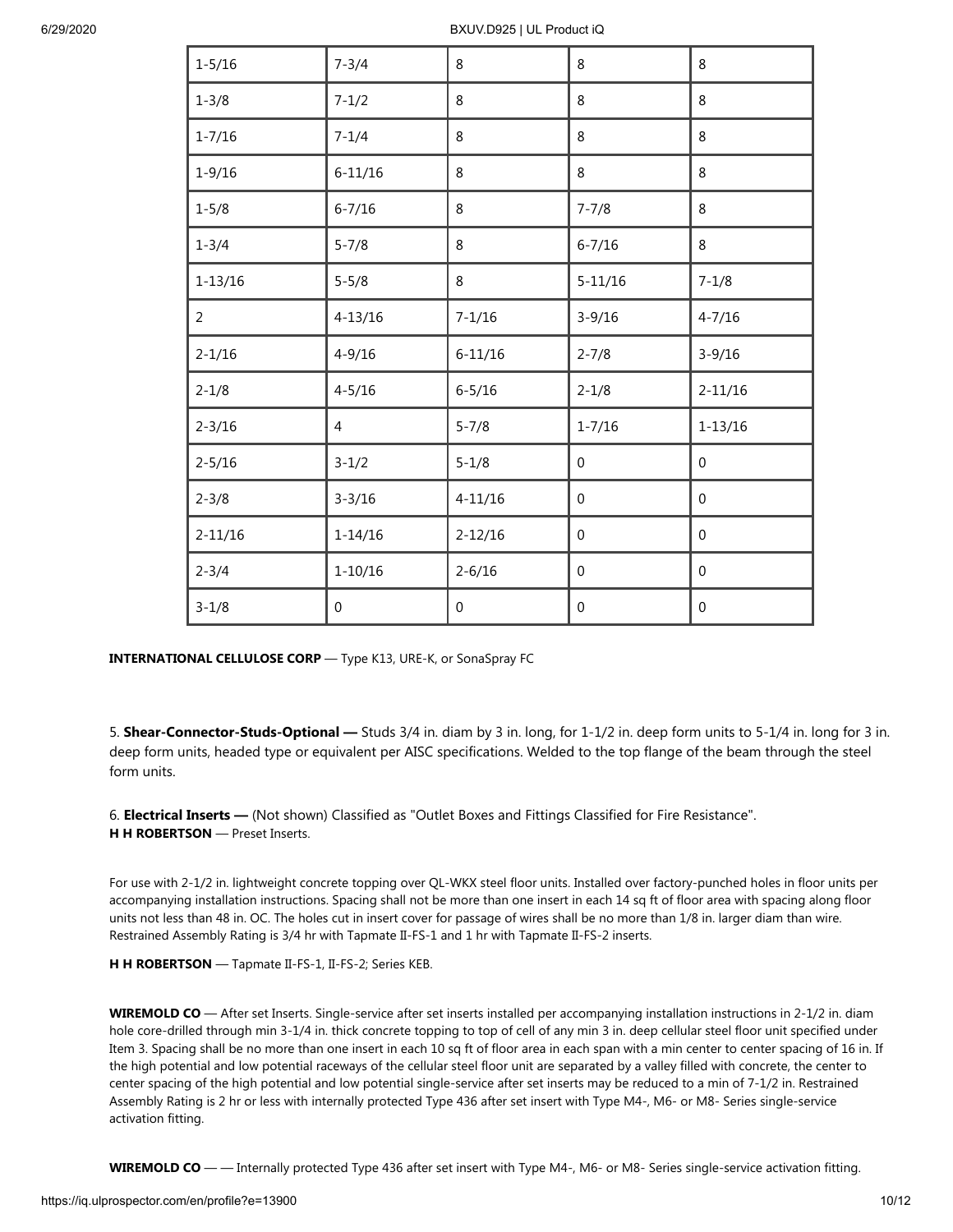7. **Roof Covering Materials\* —** (Optional, not shown) Consisting of materials compatible with insulations described herein which provide Class A, B or C coverings. See Roofing Materials and Systems Directory - Roof Covering Materials (TEVT).

8. **Insulating Concrete —** (not shown) Optional. Various types of insulating concrete prepared and applied in the thickness indicated:

A. **Vermiculite Concrete —** (not shown) Optional.

1. Blend 6 to 8 cu ft of Vermiculite Aggregate\* to 94 lb Portland Cement and air entraining agent. Min thickness of 2 in. as measured to the top surface of the structural concrete or foamed plastic (Item 9) when it is used. **SIPLAST INC**

#### **VERMICULITE PRODUCTS INC**

2. Blend 3.5 cu ft. of Type NVC Concrete Aggregate\* or Type NVS Vermiculite Aggregate\* to 94 lb Portland Cement. Slurry coat, 1/8 in. thickness beneath foamed plastic (Item 9) when used, 1 in. min topping thickness. **SIPLAST INC**

#### **VERMICULITE PRODUCTS INC**

Vermiculite concrete may be covered with Roof Covering Materials (Item 7).

B. **Cellular Concrete-Roof Topping Mixture\* —** Concentrate mixed with water and Portland Cement per manufacturers specifications. Min. thickness of 2-in. as measured to the top surface of the structural concrete or foamed plastic (Item 9) when used. 28-day min compressive strength of 190 psi as determined with ASTM C495-66. **CELCORE INC** — Type Celcore with cast dry density of 31 (+ or - 3.0) pcf or Type Celcore MF with cast dry density of 29 (+ or - 3.0) pcf.

**AERIX INDUSTRIES** — Cast dry density of 37 (+ or -) 3.0 pcf.

**ELASTIZELL CORP OF AMERICA** — Type II. Mix #1 of cast dry density 39 (+ or -) 3.0 pcf, Mix #2 of cast dry density 40 (+ or -) 3.0 pcf, Mix #3 of cast dry density 47 (+ or -) 3.0 pcf.

**SIPLAST INC** — Mix No. 1 or 2. Cast dry density of 32+3 (Mix No. 1) or 36+3 (mix No. 2) pcf.

C. **Perlite Concrete —** Mix consists of 6.2 cu ft Perlite Aggregate\* to 94 lbs of Portland cement and 1-1/2 pt air entraining agent. Compressive strength 80 psi min. See Perlite Aggregate (CFFX) category for names of Classified companies.

D. **Cellular Concrete-Roof Topping Mixture\* —** Foam Concentrate mixed with water, Portland Cement and UL Classified Vermiculite Aggregate per manufacturer's application instructions. Cast dry density of 33 (+ or -) 3.0 pcf and 28-day compressive strength of min 250 psi as determined in accordance with ASTM C495-86. **AERIX INDUSTRIES** — Mix No. 3.

**SIPLAST INC** — Mix No. 3.

E. **Floor Topping Mixture\* (Optional, not shown) —** Approx 4.5 gal of water to 41 lbs of NVS Premix floor topping mixture. Slurry coat 1/8 in. thickness beneath foamed plastic (Item 9) when used, 1 in. min topping thickness. **SIPLAST INC**

Floor Topping Mixture may be covered with Built-Up or Single Membrane Roof Covering.

9. **Foamed Plastic\* —** (Optional-not shown) For use only with vermiculate or cellular concretes or Floor Topping mixture ( Item 8E) -Rigid polystyrene foamed plastic insulation having slots and/or holes sandwiched between vermiculite concrete